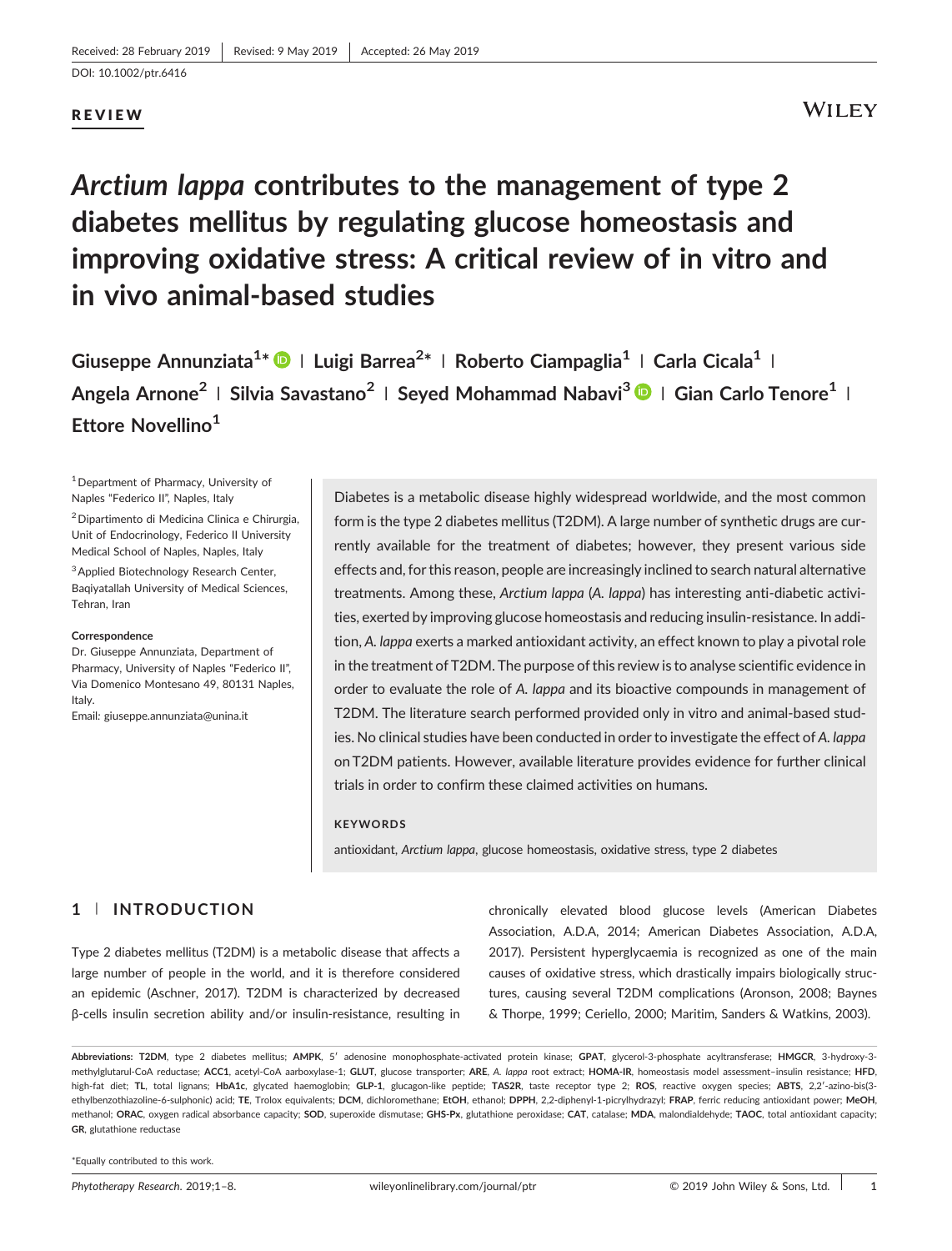

|  |  |  |  | <b>TABLE 1</b> In vitro and in vivo studies demonstrating the anti-diabetic effect of A. lappa |  |  |  |  |  |
|--|--|--|--|------------------------------------------------------------------------------------------------|--|--|--|--|--|
|--|--|--|--|------------------------------------------------------------------------------------------------|--|--|--|--|--|

| <b>Authors</b>                  | Type of study | <b>Experimental model</b>              | Extract/compound                                                                                                                   | <b>Observed effect</b>                                                                                                                                                                          |
|---------------------------------|---------------|----------------------------------------|------------------------------------------------------------------------------------------------------------------------------------|-------------------------------------------------------------------------------------------------------------------------------------------------------------------------------------------------|
| Tousch et al.<br>(2014)         | In vitro      | L6 myocytes                            | Arctium lappa root<br>extract rich in<br>caffeoylquinic acid<br>derivatives                                                        | Increased glucose<br>uptake                                                                                                                                                                     |
|                                 |               | Hepatocytes from rats                  | A. lappa root extract rich<br>in caffeoylquinic acid<br>derivatives                                                                | Reduced glucose<br>output induced by<br>glucagon                                                                                                                                                |
|                                 | In vivo       | Mice                                   | Intraperitoneal and oral<br>administration of<br>dried Arctium lappa<br>root extract rich in<br>caffeoylquinic acid<br>derivatives | Improvement in oral<br>glucose tolerance                                                                                                                                                        |
| Tang et al.<br>(2011)           | In vitro      | H9C2 and C2C12 cell<br>line            | Arctigenin                                                                                                                         | Promotion of AMPK<br>phosphorylation                                                                                                                                                            |
| Franco et al.<br>(2018)         | In vitro      | Inhibition assay                       | A. lappa ethanol and<br>hexane extracts                                                                                            | Inhibition of $\alpha$ -<br>glucosidase activity                                                                                                                                                |
| Kuo et al.<br>(2012)            | In vitro      | HepG2 cells                            | A. lappa n-hexane<br>extract                                                                                                       | <b>Activation of AMPK</b>                                                                                                                                                                       |
| Xu et al.<br>(2008)             | In vivo       | Alloxan-induced<br>diabetic mice       | Total lignans from<br>Fructus arctii (2.0, 1.0,<br>and $0.5$ g/kg) for<br>10 days                                                  | Decreased blood<br>glucose levels;<br>increased plasma<br>levels of insulin                                                                                                                     |
| Xu et al.<br>(2014)             | In vivo       | Goto-Kakizaki type 2<br>diabetic mice  | Total lignans from<br>Fructus arctii<br>(300 mg/kg) for<br>12 weeks                                                                | Decreased blood<br>glucose levels and<br>HbA1c:<br>improvement in<br>glucose tolerance;<br>insulin and GLP-1<br>release stimulation                                                             |
| Xu et al.<br>(2015)             | In vivo       | Goto-Kakizaki type 2<br>diabetic mice  | Arctigenic acid (50 mg/<br>kg) for 12 weeks                                                                                        | Decreased FBG and<br>HbA1c:<br>improvement in oral<br>glucose tolerance                                                                                                                         |
| Ahangarpour<br>et al.<br>(2017) | In vivo       | Diabetic mice model                    | A. lappa hydro-alcoholic<br>extract (200 and<br>$300 \text{ mg/kg}$ for<br>28 days                                                 | Reduced glycaemia<br>( $p < .001$ for both<br>200 and 300-mg<br>extract); increased<br>insulinemia ( $p < .05$<br>for 200-mg extract);<br>improved HOMA-IR<br>$(p < .05$ for 300-mg<br>extract) |
| Bok et al.<br>(2017)            | In vivo       | Mice                                   | A. lappa water extract<br>(50 mg/kg/day and<br>250 mg/kg/day) for<br>8 weeks                                                       | Decreased HFD-<br>induced weight gain<br>and blood glucose<br>levels                                                                                                                            |
| Gao et al.<br>(2018)            | In vivo       | KKAy type 2 diabetic<br>and obese mice | Total lignans from<br>Fructus arctii (250<br>and $125 \text{ mg/kg}$ for<br>11 weeks                                               | Decreased FBG,<br>HbA1c and body<br>weight;<br>improvement in oral<br>glucose tolerance;<br>increased insulin<br>secretion                                                                      |

Abbreviations: AMPK: 5′ adenosine monophosphate‐activated protein kinase; FBG: fasting blood glucose; GLP‐1: glucagon‐like peptide‐1; HbA1c: glycated haemoglobin; HFD, high‐fat diet; HOMA‐IR, homeostasis model assessment–insulin resistance.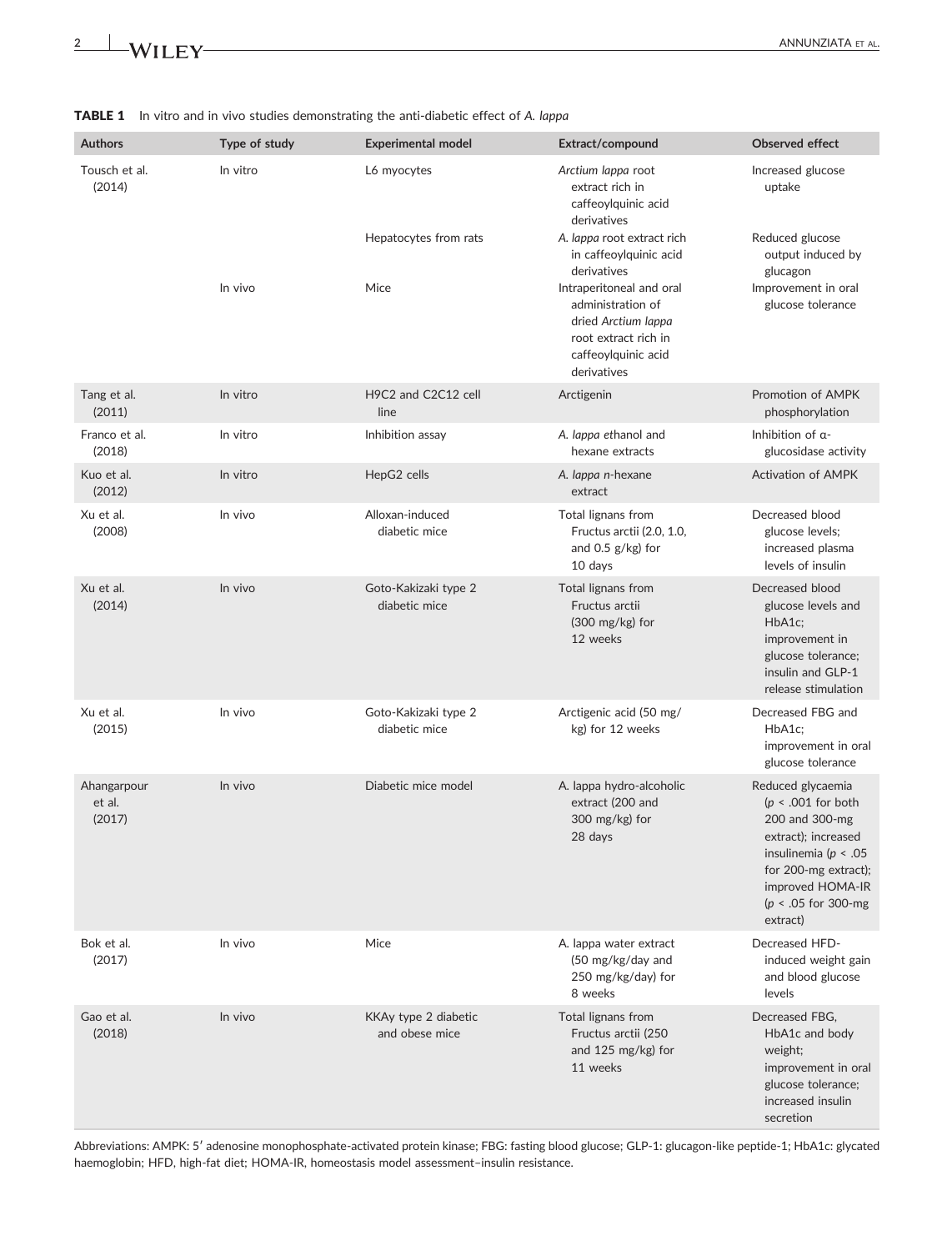A large number of synthetic drugs are currently used for the treatment of diabetes; however, they present various side effects and, for this reason, people are increasingly inclined to search natural alternative treatments (Ota & Ulrih, 2017). Among these, *A. lappa* could be considered a good candidate as natural treatment for the management of T2DM.

*Arctium lappa L*. (*A. lappa*), also known as burdock, bardana, or Fructus arctii, is an herbaceous plant belonging to the *Asteraceae* botanical family, very popular in Asia as food and medical plant. The plant can grow up to a height of 1 m; it has large leaves and spherical inflorescences, of purple colour. Seeds are oval and covered with yellow hair. In China, *A. lappa* is also known as "Niubang" and its use has largely been applied in traditional Chinese medicine treatments for over 3,000 years (Chan et al., 2011). In Ppytotherapy, dried root, leaves, fruits, and seeds from *A. lappa* are used (Chan et al., 2011). Each part of the plant has a different composition, especially in terms of biologically active compounds; indeed, a large variety of bioactive compounds are contained in the phytocomplex, such as terpenoids (beta-eudesmol, C<sub>15</sub>H<sub>24</sub>O, present in fruits), sterols (sitosterol-beta-D-glucopyranoside,  $C_{35}H_{60}O_6$ , contained in roots), lignans, polyphenols, and fructans (Chan et al., 2011). Generally, *A. lappa* is a safe plant. Only minimal side effects, such as dermatitis or urticaria, have been reported (Chan et al., 2011). Toxicity studies conducted on mice have demonstrated the absence of adverse effects with <250 mg/kg *A. lappa* water extract administration for 8 weeks (Bok et al., 2017); moreover, administration of 280 mg/kg arctigenin, one of the main component of *A. lappa*, for 2 weeks, does not cause side effects (Xu et al., 2015).

*Arctium lappa* beneficial properties are rather known; indeed, antioxidant, antiinflammatory, and anticancer (Chan et al., 2011) activities have been attributed to the plant. Not recently, however, studies provided evidence about the anti‐diabetic activity of *A. lappa*. In traditional Chinese medicine, *A. lappa* is largely used as anti‐diabetic natural remedy (Chan et al., 2011). Xiao‐Ke tea is one of the traditional phytotherapic remedy used in China for treatment of T2DM, in which *A. lappa* is the main component (Hale et al., 1989).

In this paper, by the analysis of current scientific evidence we sought to evaluate the role of *A. lappa* in the management of T2DM and its complications, such as oxidative stress. Particularly, a literature search has been conducted in official scientific databases, including PubMed (<http://www.ncbi.nlm.nih.gov/pubmed>) and Science Direct ([http://www.sciencedirect.com\)](http://www.sciencedirect.com). Articles in English were identified using specific keywords ("*Arctium lappa*," "Burdock," "Fructus arctii," "type 2 diabetes mellitus," "hyperglycaemia," "oxidative stress," and "antioxidant activity") and their combinations.

## **2** | **ANTI‐DIABETIC EFFECTS OF** *A. LAPPA***: SCIENTIFIC EVIDENCE**

There is scarce evidence about the anti‐diabetic effect of *A. lappa*. The literature search only provided four in vitro studies and seven in vivo studies, as summarized in Table 1; these latter were all conducted on animal‐based model. No clinical studies were found; however, all available evidence is concordant.

## **2.1** | **In vitro studies**

The main bioactive compound with anti-diabetic activity is sitosteolbeta‐D‐glucopyranoside, which acts by inhibiting α‐glucosidase (Chan et al., 2011), an enzyme involved in hydrolysis of glycogen, leading to the release of single units of glucose. The inhibition of α‐glucosidase activities is considered an efficacious strategy for the management of T2DM, and it is exerted by several phytochemicals (Shori, 2015). Franco et al. (2018) demonstrated that *A. lappa* ethanol and hexane extracts exerted an  $\alpha$ -glucosidase inhibitory activity (20.8  $\pm$  0.4% and  $25.1 \pm 1.1$ %, respectively).

Among the molecular targets for the management of T2DM, stimulation of the 5′ adenosine monophosphate‐activated protein kinase (AMPK) is one of the most important. AMPK inhibits specific enzymes involved in anabolic processes, such as glycerol‐3‐phosphate acyltransferase, in triacylglycerols synthesis; 3‐hydroxy‐3‐ methylglutarul‐CoA reductase (HMGCR), in sterols synthesis and acetyl‐CoA carboxylase 1 (ACC1), in fatty acid synthesis; on the other hand, it improves glucose uptake by stimulating glucose transporter (GLUT)‐1 action and GLUT4 translocation on muscle cell membranes (Mihaylova & Shaw, 2011). It has been demonstrated that arctigenin is able to promote the AMPK phosphorylation in H9C2 and C2C12 cell lines by  $Ca^{2+}/c$ almodulin-dependent protein kinase kinase and liver kinase B 1‐dependent pathways (Tang et al., 2011). The same result in activation of AMPK has been also found by Kuo et al. (2012) in HepG2 cells treated with *A. lappa n‐*hexane fraction.

The anti‐hyperglycaemic activity of an *A. lappa* root extract (ARE) rich in caffeoylquinic acid derivatives was tested on L6 myocytes and rat-derived hepatic cell lines. In particular, in muscle cells ARE increased the uptake of glucose, and in hepatocytes it reduced the output of glucose induced by glucagon (Tousch et al., 2014).

## **2.2** | **In vivo studies**

Several studies investigated the effects of *A. lappa* extract or its bioactive components in improving glycaemic homeostasis in murine models. In this context, recently, two animal‐based studies showed the effect of *A. lappa* hydro‐alcoholic (Ahangarpour et al., 2017) and water (Bok et al., 2017) extract. In the first one, 200 and 300 mg/kg of hydro‐alcoholic extract were administered to diabetic mice for 28 days. After the treatment period, reduced glycaemia (*p* < .001 for both 200 and 300 mg/kg of extract), increased insulinemia (*p* < .05 for 200 mg/kg extract) and improved insulin‐resistance, evaluated by using the Homeostasis Model Assessment–Insulin Resistance (HOMA‐IR; *p* < .05 for 300 mg/kg extract) were found. The authors explained these anti-diabetic effects by amelioration of β-cell function, stimulation of insulin secretion, reduction of insulin resistance, and reduction of glucose intestinal absorption (Ahangarpour et al., 2017). In the other study, 8‐week administration of *A. lappa* water extract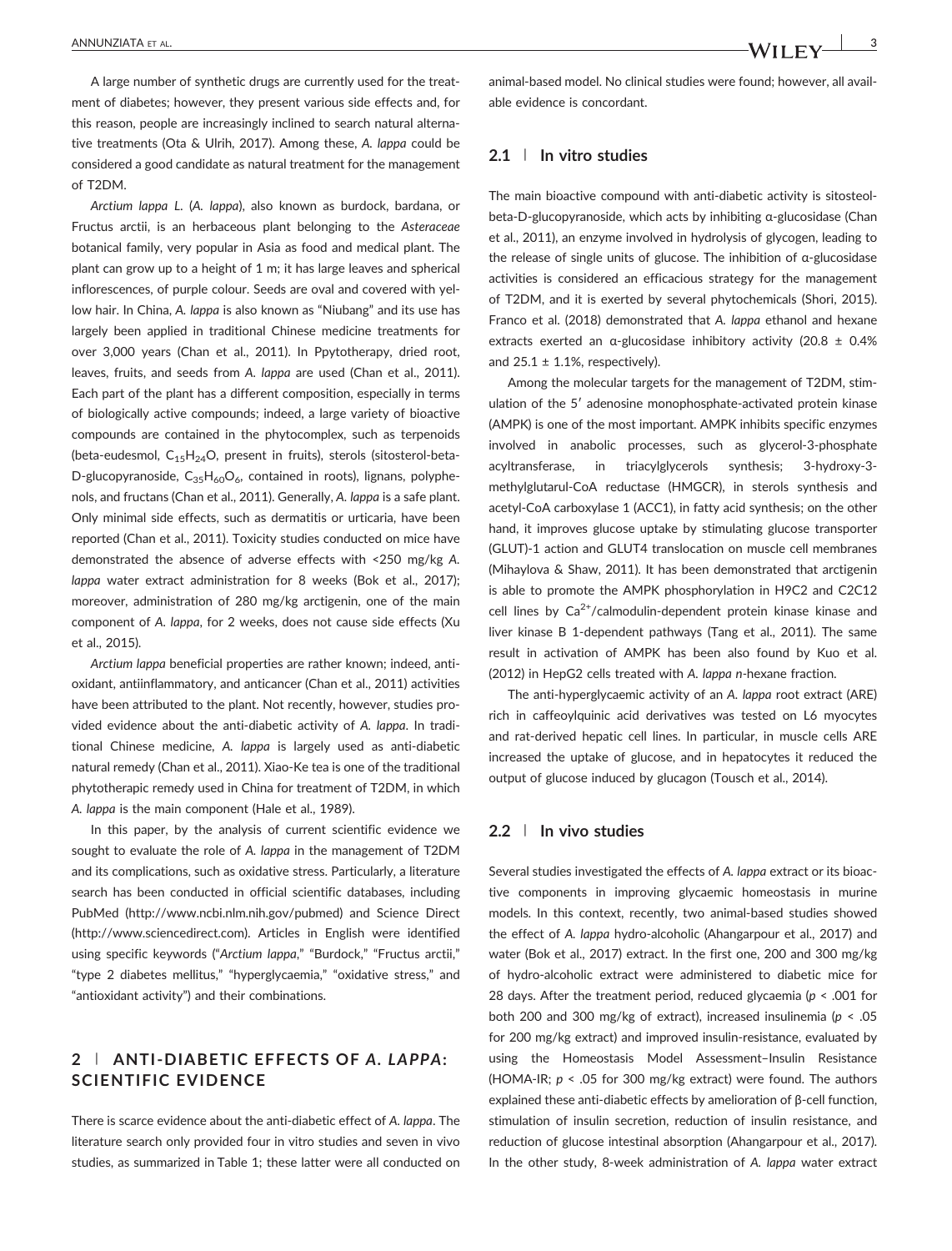at two dosages (50 and 250 mg/kg/day) significantly decreased high‐ fat diet-induced weight gain and blood glucose levels (Bok et al., 2017). In addition, ARE rich in caffeoylquinic acid derivatives exerts anti-hyperglycaemic effect, both after acute (intraperitoneal) and subchronic (oral) administration (Tousch et al., 2014).

Total lignans (TL) from *A. lappa* dried fruits, obtained by an ethanol extraction, improved glucose homeostasis in alloxan‐induced diabetic mice (Xu et al., 2008). In particular, three different dosages (0.5, 1.0, and 2.0 g/kg) were administered for 10 days, and glucose and insulin blood levels were monitored. In diabetic mice, but not in normal mice (control group), decreased blood glucose levels and increased plasma insulin levels were found, with a dose‐dependent relationship (Xu et al., 2008). Similarly, Xu, Ju, Wang, Gu, and Feng (2014) showed that administration of TL (300 mg/kg twice daily before each meal) in diabetic animal model (Goto‐Kakizaki rats), for 12 weeks, induced a significant amelioration in glycaemic profile by reducing both blood glucose levels and glycated haemoglobin (HbA1c) and by improving oral glucose tolerance. In addition, authors also found increased insulin secretion and glucagon-like peptide (GLP)-1 release (Xu et al., 2014). Although the authors did not stress this aspect, it worth noting that an increase in GLP‐1 release has been reported to be an efficacious therapeutic strategy for the management of T2DM (Ezcurra, Reimann, Gribble & Emery, 2013; Troke, Tan & Bloom, 2014). This action might be also considered for medical plants and certain foods. In particular, a recent narrative review highlights the effects of natural bitter compounds in stimulating intestinal bitter taste receptors (taste receptor type 2, TAS2R), resulting in increased incretine release, including GLP‐1 (Barrea et al., 2019). Potentially, thus, the increased GLP‐1 release observed by Xu and colleagues could be explained by an interaction of these compounds with TAS2R; however, further studies are needed.

The anti‐diabetic activity of TL from *A. lappa* dried fruit was also recently investigated by Gao and colleagues (2018). Diabetic and obese mice (KKAy rodent model) were treated for 11 weeks with 125 and 250 mg/kg TL. After the treatment period, authors found a statistically significant reduction of fasting glycaemia, HbA1c, and body weight and improved oral glucose tolerance. In addition, a stimulatory effect was observed on several pathways, including phosphatidylinositol 3 kinase/protein kinase B and AMPK (Gao et al., 2018). Among the lignans, arctigenin is considered one of the most important compounds of *A. lappa* extract showing hypoglycaemic activity. In particular, Xu et al. (2015) showed that oral administration of arctigenic acid (50 mg/kg, twice daily for 12 week) in Goto‐Kakizaki rats reduced blood glucose and HbA1c levels, by stimulating insulin secretion.

In summary although limited as number, all experimental studies available, both in vitro and in vivo, are strongly suggestive of the high potential of *A.lappa* components as antidiabetic remedies. Results obtained in vitro, on cell cultures, have found confirmation in vivo, in different animal models of diabetes. Unfortunately, to date, there are no clinical studies available; nonetheless, encouraging results obtained from experimental studies open the way for future clinical studies.

## **3** | **THE ROLE OF** *A. LAPPA* **IN CONTRASTING THE OXIDATIVE STRESS**

Oxidative stress is a pathological condition due to an imbalance between production and elimination of oxidants, such as reactive oxygen species (ROS) and reactive nitrogen species (Johansen, Harris, Rychly, & Ergul, 2005; Limon‐Pacheco & Gonsebatt, 2009; Valko et al., 2007). Physiologically, ROS and reactive nitrogen species are produced in small amounts, because endogenous antioxidant systems are able to contrast their actions. On the other hand, elevated amounts of free radicals cause the oxidation of lipids, proteins, and nucleic acids, thereby producing toxic molecules and causing DNA damages (Limon‐Pacheco & Gonsebatt, 2009; Valko et al., 2007).

There is evidence that in diabetic subjects the hyperglycaemia is the main cause of oxidative stress (Esposito et al., 2002; Ganjifrockwala, Joseph & George, 2017). In particular, chronic hyperglycaemia is implicated in mechanisms that are considered to be the cause of oxidative stress, including glucose auto‐oxidation, increased protein glycation, intensified glucose input into the polyol pathway, and advanced glycosilation end product formation (Aronson, 2008; Baynes & Thorpe, 1999; Ceriello, 2000; Maritim, Sanders & Watkins, 2003). Therefore, nutraceuticals or dietary sources of antioxidant may represent a useful natural approach for the management of T2DM. In this contest, the nutraceutical potential of *A. lappa* appears prominent considering that in addition to the aforementioned anti-diabetic effect, this medical plant also exerts a marked antioxidant activity.

Several studies investigated the antioxidant activity of *A. lappa*. As summarized in Table 2, however, different assays were performed, and for the same assay, the results were expressed in different ways. In addition, different plant parts were used and various extraction methods were performed. Thus, the comprehension of the *A. lappa* antioxidant and antiradical potential might not be easy and direct for nontechnicians.

Ferracane, Graziani, Gallo, Fogliano, and Ritieni (2010) evaluated the radical scavenging activity of different *A. lappa* plant parts by using the 2,2′‐azino‐bis(3‐ethylbenzothiazoline‐6‐sulphonic) acid (ABTS) assay; they found that the antioxidant activity ranged from 0.0016 to 0.0289 mmol Trolox equivalent (TE) per 100 g dry weight in roots and leaves, respectively.

The majority of available studies exploring the antioxidant activity of *A. lappa* were conducted on extracts from roots, with different extraction methods. Predes, Ruiz, Carvalho, Foglio, and Dolder (2011) tested the antioxidant activity of (a) dichloromethane (DCM), ethanol (EtOH), and water (plant/solvent, 1:2); (b) DCM, EtOH, and water (plant/solvent, 1:5); (c) water (plant/solvent, 1:5); and (d) 70% EtOH (plant/solvent, 1:5) extracts, by using 2,2‐diphenyl‐1‐picrylhydrazyl (DPPH) assay. Among these, only the 70% EtOH extract showed a marked antiradical activity. In particular, EtOH extract  $EC_{50}$  was 4.79  $\pm$  0.15  $\mu$ g/ml compared with Trolox (1.13  $\pm$  0.1 µg/ml). EC<sub>50</sub> is the antioxidant amount needed to reduce the concentration of DPPH by 50%. In addition, the time necessary to reach the  $EC_{50}$  (TEC<sub>50</sub>) was 5 and 0.1 min for EtOH extract and Trolox, respectively, and the antiradical efficiency (AE),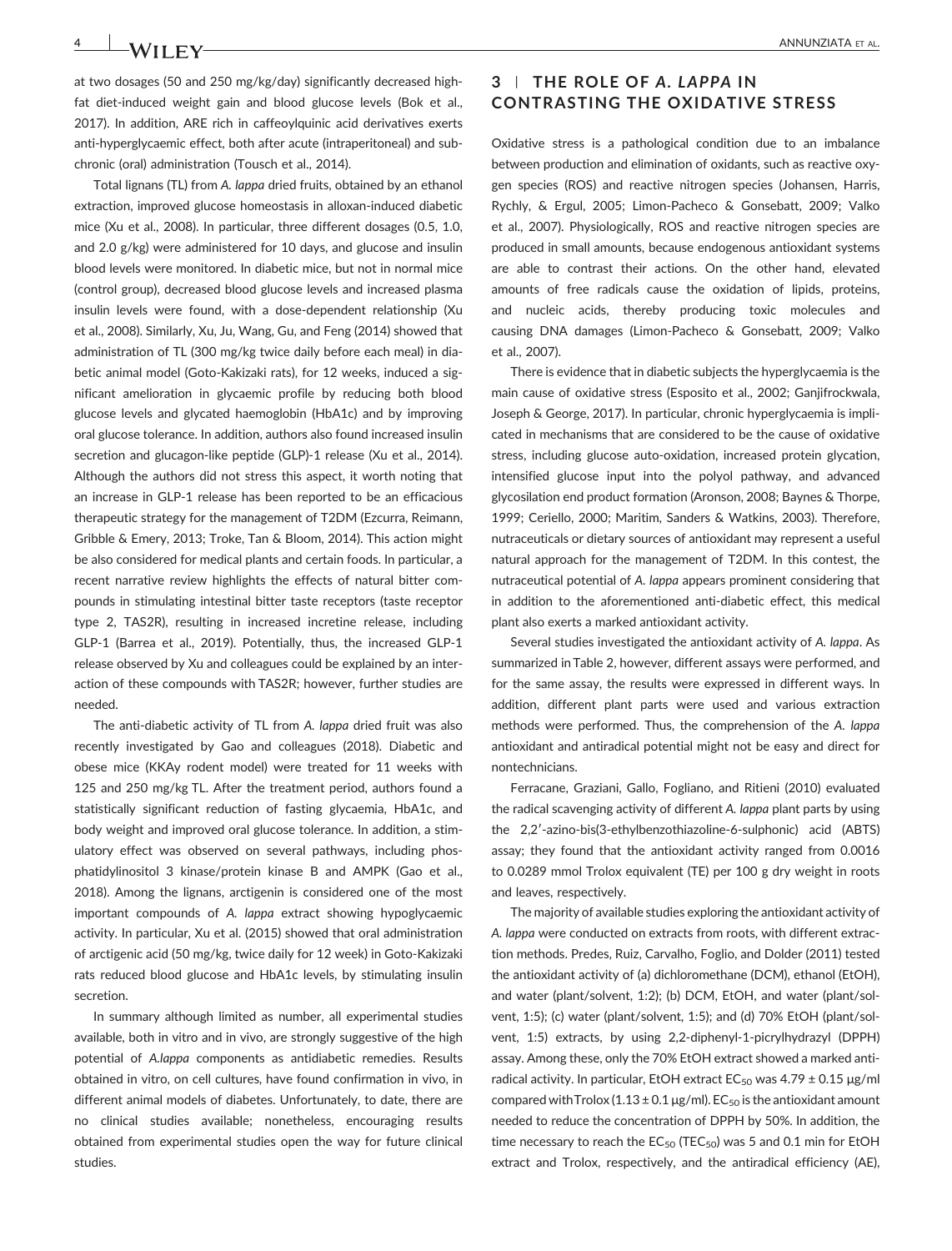calculated as follow:  $AE = 1/(EC_{50} \times TEC_{50})$ , was  $0.0418 \pm 0.001$  (EtOH extract) and 8.98 ± 0.84 (Trolox; Predes et al., 2011). Similar results were found in other studies in which root hydro‐EtOH extractions were performed, although in different proportions. In particular, the water/EtOH (1:1, v/v) extract antioxidant activity assessed by DPPH and

| phosphomolybdate method was $76.23 \pm 0.29\%$ and, respectively, |  |  |  |  |
|-------------------------------------------------------------------|--|--|--|--|
| 269.5 mg/g ascorbic acid equivalent (Fierascu et al., 2018).      |  |  |  |  |

In 2016, Jang and colleagues performed an *A. lappa* root hydro‐ EtOH extraction under reflux, isolating eight different caffeoylquinic acid derivatives. The antioxidant activity of these compounds ranged

| <b>TABLE 2</b> In vitro studies exploring the antioxidant activity of A. lappa |  |
|--------------------------------------------------------------------------------|--|
|--------------------------------------------------------------------------------|--|

| <b>Authors</b>                                                     | Part of plant       | <b>Extraction method</b>                                                                            | Antioxidant assay                                                                                                                                    | <b>Results</b>                                                                                                                                                 |
|--------------------------------------------------------------------|---------------------|-----------------------------------------------------------------------------------------------------|------------------------------------------------------------------------------------------------------------------------------------------------------|----------------------------------------------------------------------------------------------------------------------------------------------------------------|
| Ferracane et al. (2010)                                            | Roots and<br>leaves | Extraction with 70%<br>methanol by RT<br>sonication                                                 | ABTS (mmol TE per<br>100 g)                                                                                                                          | 0.0016 (roots)<br>0.0289 (leaves)                                                                                                                              |
| Predes et al. (2011)                                               | Roots               | 70% ethanol<br>extraction (1:5,<br>plant solvent)                                                   | DPPH (EC <sub>50</sub> , µg/ml;<br>$TEC50$ , min; AE)                                                                                                | EC <sub>50</sub> : 4.79 $\pm$ 0.15;<br>TEC <sub>50</sub> : 5; AE:<br>$0.0418 \pm 0.001$                                                                        |
| Li et al. (2013)                                                   | Whole plant         | Boiling water<br>extraction                                                                         | FRAP ( $\mu$ mol Fe (II) per g)<br>ABTS (µmol TE per g)                                                                                              | $207.71 \pm 19.86$<br>$167.89 \pm 18.78$                                                                                                                       |
| Takebayashi et al.<br>(2013)                                       | Roots               | Hexane/<br>dichloromethane<br>$(1:1)$ followed by<br>methanol/water/<br>acetic acid<br>(99:9.5:0.5) | ORAC ( $\mu$ mol TE per g)<br>DPPH (µmol TE per g)                                                                                                   | $66.07 \pm 12.74$<br>$19.37 \pm 19.37$                                                                                                                         |
| Liu et al. (2014)                                                  | Roots               | Hot water extraction                                                                                | Hydroxyl radical<br>scavenging assay (%)<br>ABTS (%)<br>Chelating ability on<br>ferrous ions (%)                                                     | At $2.5$ mg/ml<br>extract = $99.19%$<br>At $5.5$ mg/ml<br>extract = $72.5%$<br>At 1.25-5.0 mg/ml<br>$extract = nearly$<br>100%                                 |
| Jiang et al. (2016)                                                | Roots               | 55% ethanol<br>extraction                                                                           | DPPH (mM)<br>ABTS (mM)<br>FRAP (mM of FeSO <sub>4</sub><br>equivalents)                                                                              | Min.: $9.210 \pm 3.840$ ;<br>max: $46.362 \pm 3.992$<br>Min.: $1.130 \pm 0.183$ ;<br>max: $1.187 \pm 0.008$<br>Min.: $3.810 \pm 1.013$ ;<br>max: 6.792 ± 1.749 |
| Jimenez-Zamora,<br>Delgado-Andrade<br>and Rufian-Henares<br>(2016) | N.D.                | Boiling water<br>extraction by<br>infusion for 7 min                                                | ABTS (mmol TE per L)<br>DPPH (mmol TE per L)<br>FRAP (mmol TE per L)                                                                                 | $1.06 \pm 0.00$<br>$1.26 \pm 0.02$<br>$1.00 \pm 0.11$                                                                                                          |
| Fierascu et al. (2018)                                             | Roots               | Water-ethanol (1:1)<br>extraction                                                                   | DPPH (% antioxidant<br>potential)<br>Phosphomolybdate<br>method (total<br>antioxidant capacity<br>expressed as mg of<br>ascorbic acid<br>equivalent) | $76.26 \pm 0.29$<br>269.5                                                                                                                                      |
| Franco et al. (2018)                                               | Leaves              | Ethanol (Et) or<br>hexane (Hex) static<br>maceration for<br>seven days                              | FRAP ( $\mu$ mol TE per g)<br>DPPH (%)<br>ORAC ( $\mu$ mol TE per g)                                                                                 | Et: $58.7 \pm 1.2$ ; Hex:<br>$15.2 \pm 2.2$<br>Et: 72.8 ± 1.2; Hex:<br>$22.8 \pm 7.3$<br>Et: 926.9 ± 48.3; Hex:<br>$867.9 \pm 36.6$                            |
| Rodriguez et al. (2018)                                            | Roots               | $scCO2$ as solvent and<br>methanol as co-<br>solvent                                                | DPPH $(IC_{50})$                                                                                                                                     | $IC_{50} = 0.13$ mg extract<br>per ml                                                                                                                          |

Abbreviations: ABTS, 2,2′‐azino‐bis(3‐ethylbenzothiazoline‐6‐sulphonic) acid; AE: antiradical efficiency; DPPH, 2,2‐diphenyl‐1‐picrylhydrazyl; EC50: the antioxidant amount needed to reduce the concentration of DPPH by 50%; FRAP: Ferric Reducing Antioxidant Power; ORAC: oxygen radical absorbance capacity;  $scCO_2$ : supercritical  $CO_2$  RT: room temperature; TE, Trolox equivalents; TEC<sub>50</sub>: the time necessary to reach the EC<sub>50</sub>.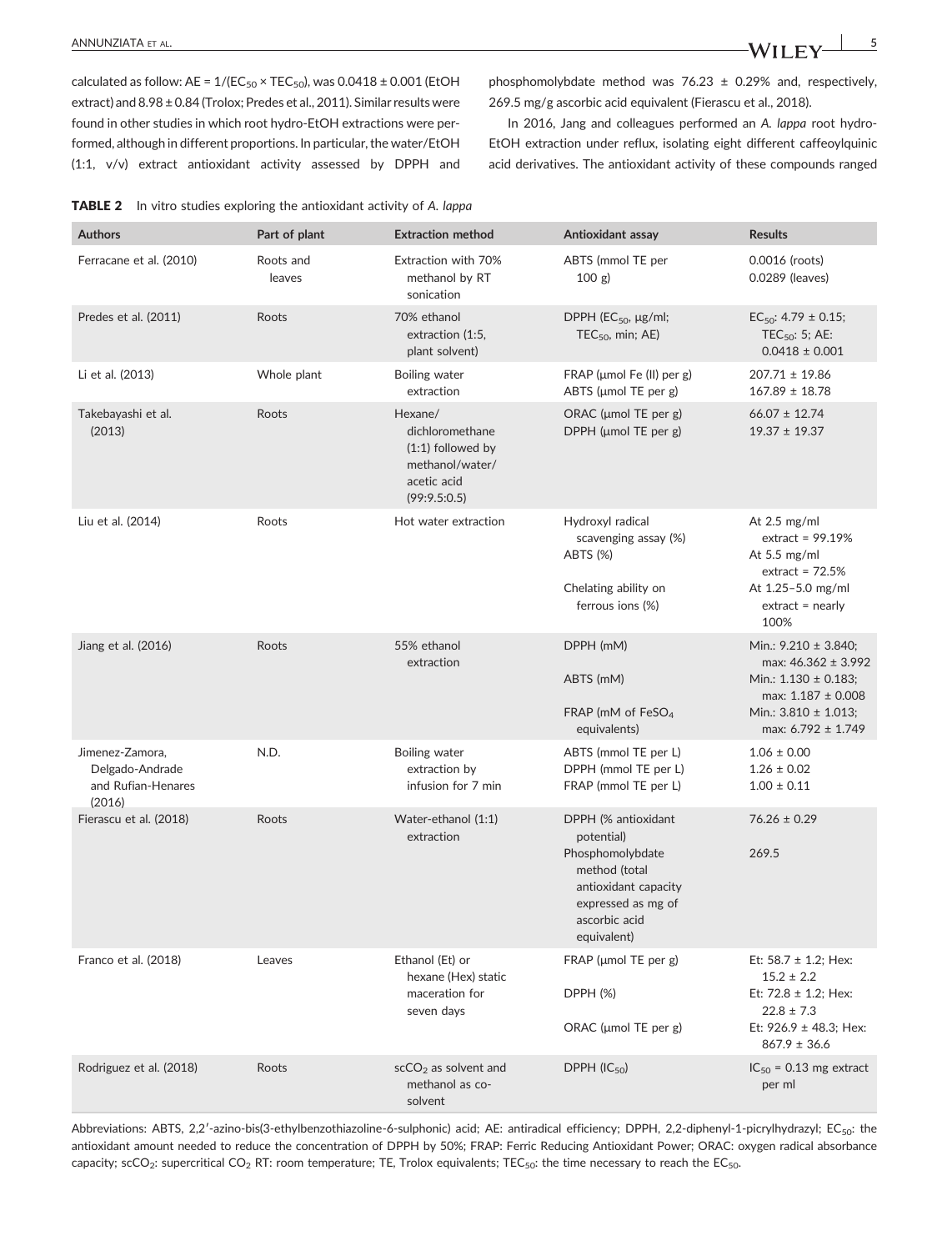

FIGURE 1 Mechanisms of action by which *A. lappa* could contribute to the management of Type 2 diabetes mellitus (T2DM). AMPK: 5′ adenosine monophosphate‐activated protein kinase; GLP‐1, glucagon‐like peptide; HbA1c, glycated haemoglobin [Colour figure can be viewed at [wileyonlinelibrary.com](http://wileyonlinelibrary.com)]

from 9.210 ± 3.840 to 46.362 ± 3.992 mM (DPPH assay), 1.130 ± 0.183 to 1.187 ± 0.008 mM (ABTS assay), and  $3.810 \pm 1.013$  to 6.792  $\pm$  1.749 mM FeSO<sub>4</sub> equivalents (Ferric Reducing Antioxidant Power, FRAP assay).

Extraction methods using hexane as part of the mixture were also performed. In particular, a hexane/DCM (1:1) extraction followed by a methanol (MeOH)/water/acetic acid (95:9.5:0.5) extraction was performed on *A. lappa* root. The antioxidant activity evaluated by using DPPH and oxygen radical absorbance capacity (ORAC) assays was 19.37 and 66.07 μmol TE per g, respectively (Takebayashi et al., 2013). Franco et al. (2018) evaluated the antioxidant activity of EtOH and hexane (Hex) extracts of leaves from *A. lappa*, obtained by a 7‐day static maceration. The two extracts showed different antioxidant capacity evaluated by FRAP (15.2  $\pm$  2.2 and 58.7  $\pm$  1.2 µmol TE per g, for Hex and EtOH extract, respectively), DPPH (22.8  $\pm$  7.3 and 72.8  $\pm$  1.2%, for Hex and EtOH extract, respectively), and ORAC  $(867.9 \pm 36.6 \text{ and } 926.9 \pm 48.3 \text{ }\mu\text{mol}$  TE per g, for Hex and EtOH extract, respectively; Franco et al., 2018), suggesting that EtOH is more effective for extraction of bioactive compounds with a marked antioxidant activity. Moreover, Rodriguez et al. (2018) demonstrated that supercritical extraction using  $CO<sub>2</sub>$  as solvent and MeOH as cosolvent is effective to obtain an extract with a high antioxidant activity, evaluated by using DPPH ( $IC_{50}$ : 0.13 mg/ml).

Some authors evaluated the antioxidant capacity of *A. lappa* extracts obtained with hot-water extractions (Jimenez-Zamora, Delgado‐Andrade & Rufian‐Henares, 2016; Li et al., 2013; Liu et al., 2014). Particularly, whole plant extract antioxidant activity was  $207.71 \pm 19.86$  μmol Fe (II) per g (FRAP) and  $167.89 \pm 18.78$  μmol TE per g (ABTS; Li et al., 2013). On the other hand, antioxidant assays were performed on water infusion, and following results, expressed as mmol TE per l, were found:  $1.00 \pm 0.00$  for ABTS,  $1.26 \pm 0.02$  for DPPH and 1.00 ± 0.11 for FRAP (Jimenez‐Zamora, Delgado‐Andrade & Rufian‐Henares, 2016). Interestingly, Liu et al. (2014) conducted a study using a water extract, in order to evaluate the antioxidant activity of polysaccharides from *A. lappa* root. At first, the researchers evaluated this activity with in vitro assays, including hydroxyl radical scavenging assay, ABTS, and chelating ability on ferrous ions, finding a strong activity, particularly 99.19% (at 2.5 mg/ml, compared with ascorbic acid), 72.5% (at 5.0 mg/ml, compared with Trolox), and nearly 100% (at 1.25–5.0 mg/ml, compared with EDTA). In addition, the same

group conducted an in vivo study on IRC mice treated with D‐galactose (500 mg/kg) in order to stimulate oxidative stress. Mice were treated with three dosages of the water‐extracted polysaccharides from *A. lappa* (100, 200, and 400 mg/kg) for 8 weeks. The activity of endogenous defences against ROS, including superoxide dismutase (SOD), glutathione peroxidase (GSH‐Px), catalase (CAT), the levels of malondialdehyde (MDA; a marker of peroxidation), and total antioxidant capacity (TAOC) were evaluated. The authors found significant increases in SOD, GSH‐Px, CAT, and TAOC and decreased levels of MDA (Liu et al., 2014). Similar results were found in further in vitro studies conducted on two different cell lines (Tian et al., 2014; Wang et al., 2007). In particular, in 3T3 cells 24‐hr treatment with 0–200 μg/ml methanol extract of *A. lappa* root significantly increased the activity of GSH, GSH‐Px, glutathione reductase, glutathione transferase, and CAT, in a dose‐dependent manner (Wang et al., 2007). In PC12 cells increased activity of GSH‐Px and SOD, and decreased levels of MDA were found after pretreatment with a hydro‐EtOH extract of *A. lappa* root, partitioned with ethyl acetate. In addition, treatment with 20, 40, and 80 μg/ml of this extract also reduced ROS accumulation in a dose‐dependent manner (Tian et al., 2014).

In summary, there is much evidence for the antioxidant activity of *A.lappa*, in particular of different extracts of plant parts, especially roots; such an effect, might be of relevant clinical significance in the management of T2DM, because it is widely known that persistent hyperglycaemia causes an imbalance between oxidants and antioxidants and the following diabetes‐associated organ damage. Thus, under this aspect a nutraceutical compound that ameliorates glucose homeostasis, by a hand, and, by the other hand, exerts antioxidant activity might represents a valuable therapeutic approach for diabetes.

## **4** | **CONCLUSION AND FUTURE PROSPECTIVE**

Studies available in scientific literature provide evidence of the *A. lappa* beneficial effects on health. In particular, the plant appears useful in the management of T2DM; thus, folk uses are strongly supported by scientific evidence. In particular, *A. lappa* has been shown to improve glucose homeostasis acting with different mechanisms,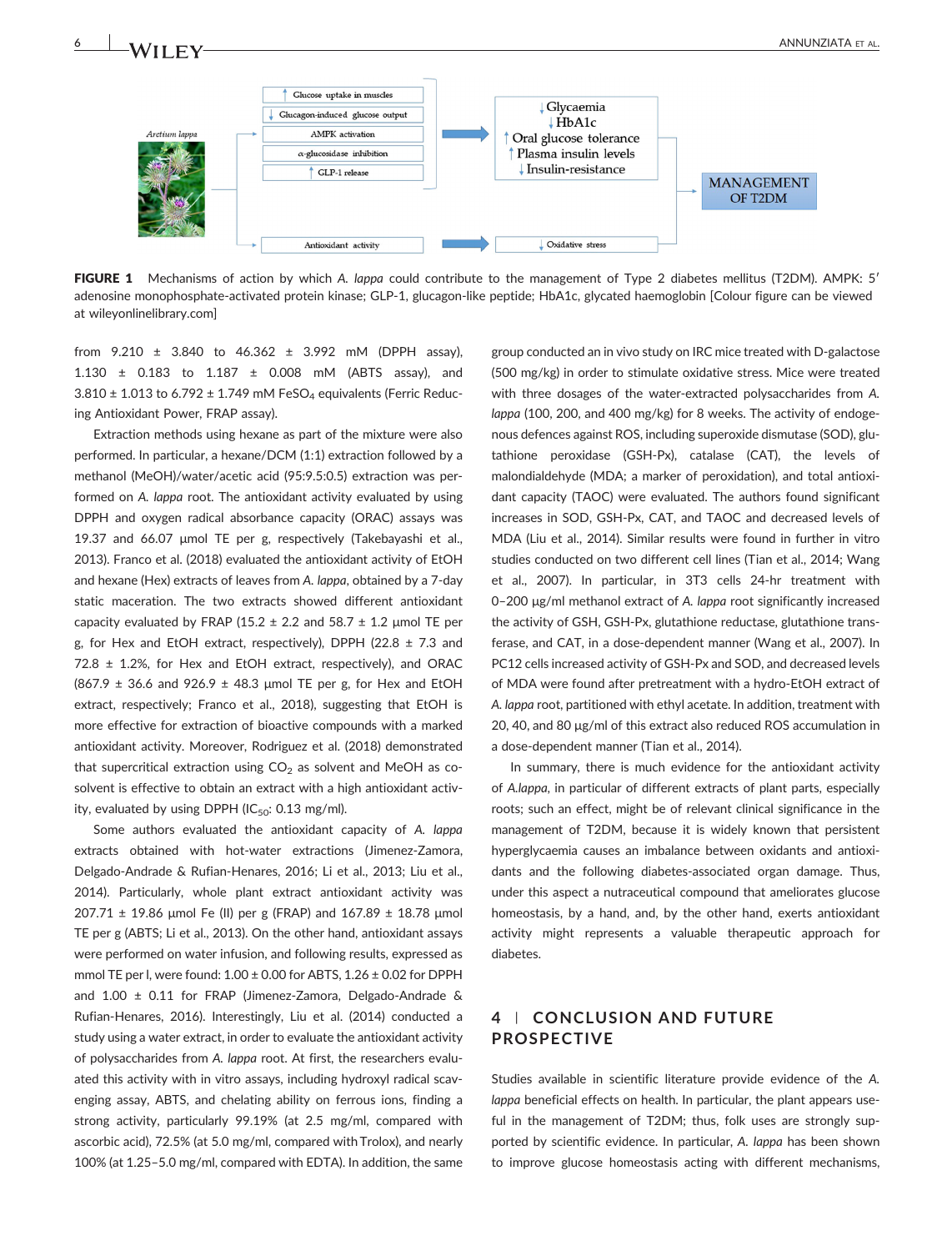including (a) increased glucose uptake in muscle, (b) reduced glucose output induced by glucagon in hepatocytes, (c) activation of AMPK pathways, (d) inhibition of α‐glucosidase activity, and (d) stimulation of GLP‐1 release. On the other hand, this medical plant is able to reduce insulin‐resistance by ameliorating β‐cells function and stimulating weight loss. Moreover, due to the presence of a marked polyphenolic component, *A. lappa* has appreciable antioxidant activity, important to contrast oxidative stress, which is a direct consequence of T2DM (Figure 1).

However, a small number of studies are available and all evidence, to our knowledge, is in vitro or animal‐based studies. No studies were conducted on human. This is a weak point that could hinder the spread of *A. lappa* use in clinical practice. However, available literature provides evidence for further clinical trials in order to confirm these claimed activities on humans. In particular, pharmacokinetics studies and clinical randomized, placebo‐controlled studies should be conducted on T2DM or prediabetic subjects, obese, or overweight, in order to evaluate the effect of *A. lappa*, or its single bioactive compounds, in the improvement of glycaemic profile and weight control. Results should be adjusted for confounding variables, such as diet, physical activity, and pharmacological treatment, in order to consider the inclusion of *A. lappa* as possible natural treatment for diabetes and its complications.

## **CONFLICT OF INTEREST**

The authors declare that the research was conducted in the absence of any commercial or financial relationships that could be construed as a potential conflict of interest.

#### **DISCLOSURE STATEMENT**

The authors have nothing to disclose. This research did not receive any specific grant from funding agencies in the public, commercial, or not‐for‐profit sectors.

#### **FUNDING STATEMENT**

This research did not receive any specific grant from funding agencies in the public, commercial, or not‐for‐profit sectors.

## **AUTHOR CONTRIBUTIONS**

The authors' responsibilities were as follows: GA and LB were responsible for the concept of this paper and drafted the manuscript; RC, CC, AA, SS, SMN, GCT, and EN: provided a critical review of the paper. All authors contributed to and agreed on the final version of the manuscript.

## **ORCID**

*Giuseppe Annunziata* <https://orcid.org/0000-0002-1922-662X> *Seyed Mohammad Nabavi* <https://orcid.org/0000-0001-8859-5675>

## **REFERENCES**

Ahangarpour, A., Heidari, H., Oroojan, A. A., Mirzavandi, F., Nasr Esfehani, K., & Dehghan Mohammadi, Z. (2017). Antidiabetic, hypolipidemic and hepatoprotective effects of Arctium lappa root's hydro-alcoholic extract on nicotinamide‐streptozotocin induced type 2 model of diabetes in male mice. *Avicenna Journal of Phytomedicine*, *7*(2), 169–179.

- American Diabetes Association, A.D.A (2014). Diagnosis and classification of diabetes mellitus. *Diabetes Care*, *37*(Suppl 1), S81–S90. [https://doi.](https://doi.org/10.2337/dc14-S081) [org/10.2337/dc14](https://doi.org/10.2337/dc14-S081)‐S081
- American Diabetes Association, A.D.A (2017). Standards of medical care in diabetes‐2017 abridged for primary care providers. *Clinical Diabetes*, *35*(1), 5–26.
- Aronson, D. (2008). Hyperglycemia and the pathobiology of diabetic complications. *Advances in Cardiology*, *45*, 1–16. [https://doi.org/10.1159/](https://doi.org/10.1159/000115118) [000115118](https://doi.org/10.1159/000115118)
- Aschner, P. (2017). New IDF clinical practice recommendations for managing type 2 diabetes in primary care. *Diabetes Research and Clinical Practice*, *132*, 169–170.<https://doi.org/10.1016/j.diabres.2017.09.002>
- Barrea, L., Annunziata, G., Muscogiuri, G., Arnone, A., Tenore, G. C., Colao, A., & Savastano, S. (2019). Could hop-derived bitter compounds improve glucose homeostasi s by stimulating the secretion of GLP‐1? *Critical Reviews in Food Science and Nutrition*, *59*(3), 528–535. [https://](https://doi.org/10.1080/10408398.2017.1378168) [doi.org/10.1080/10408398.2017.1378168](https://doi.org/10.1080/10408398.2017.1378168)
- Baynes, J. W., & Thorpe, S. R. (1999). Role of oxidative stress in diabetic complications: A new perspective on an old paradigm. *Diabetes*, *48*, 1–9.<https://doi.org/10.2337/diabetes.48.1.1>
- Bok, S. H., Cho, S. S., Bae, C. S., Park, D. H., & Park, K. M. (2017). Safety of 8‐weeks oral administration of Arctium lappa L. *Laboratory Animal Research*, *33*(3), 251–255.<https://doi.org/10.5625/lar.2017.33.3.251>
- Ceriello, A. (2000). Oxidative stress and glycemic regulation. *Metabolism*, *49*(Suppl 1), 27–29. [https://doi.org/10.1016/S0026](https://doi.org/10.1016/S0026-0495(00)80082-7)‐0495(00)80082‐7
- Chan, Y. S., Cheng, L. N., Wu, J. H., Chan, E., Kwan, Y. W., Lee, S. M., … Chan, S. W. (2011). A review of the pharmacological effects of Arctium lappa (burdock). *Inflammopharmacology*, *19*(5), 245–254. [https://doi.](https://doi.org/10.1007/s10787-010-0062-4) [org/10.1007/s10787](https://doi.org/10.1007/s10787-010-0062-4)‐010‐0062‐4
- Esposito, K., Nappo, F., Marfella, R., Giugliano, G., Giugliano, F., Ciotola, M., … Giugliano, D. (2002). Inflammatory cytokine concentrations are acutely increased by hyperglycemia in humans: Role of oxidative stress. *Circulation*, *106*(16), 2067–2072. [https://doi.org/10.1161/01.](https://doi.org/10.1161/01.CIR.0000034509.14906.AE) [CIR.0000034509.14906.AE](https://doi.org/10.1161/01.CIR.0000034509.14906.AE)
- Ezcurra, M., Reimann, F., Gribble, F. M., & Emery, E. (2013). Molecular mechanisms of incretin hormone secretion. *Current Opinion in Pharmacology*, *13*(6), 922–927.<https://doi.org/10.1016/j.coph.2013.08.013>
- Ferracane, R., Graziani, G., Gallo, M., Fogliano, V., & Ritieni, A. (2010). Metabolic profile of the bioactive compounds of burdock (Arctium lappa) seeds, roots and leaves. *Journal of Pharmaceutical and Biomedical Analysis*, *51*(2), 399–404.<https://doi.org/10.1016/j.jpba.2009.03.018>
- Fierascu, R. C., Georgiev, M. I., Fierascu, I., Ungureanu, C., Avramescu, S. M., Ortan, A., … Anuta, V. (2018). Mitodepressive, antioxidant, antifungal and anti‐inflammatory effects of wild‐growing Romanian native Arctium lappa L. (Asteraceae) and Veronica persica Poiret (Plantaginaceae). *Food and Chemical Toxicology*, *111*, 44–52. [https://](https://doi.org/10.1016/j.fct.2017.11.008) [doi.org/10.1016/j.fct.2017.11.008](https://doi.org/10.1016/j.fct.2017.11.008)
- Franco, R. R., Carvalho, D. D., de Moura, F. B. R., Justino, A. B., Silva, H. C. G., Peixoto, L. G., & Espindola, F. S. (2018). Antioxidant and anti‐ glycation capacities of some medicinal plants and their potential inhibitory against digestive enzymes related to type 2 diabetes mellitus. *Journal of Ethnopharmacology*, *215*, 140–146. [https://doi.org/](https://doi.org/10.1016/j.jep.2017.12.032) [10.1016/j.jep.2017.12.032](https://doi.org/10.1016/j.jep.2017.12.032)
- Ganjifrockwala, F. A., Joseph, J. T., & George, G. (2017). Decreased total antioxidant levels and increased oxidative stress in South African type 2 diabetes mellitus patients. *Journal of Endocrinology, Metabolism and Diabetes of South Africa*, *22*, 21–25. [https://doi.org/10.1080/](https://doi.org/10.1080/16089677.2017.1324590) [16089677.2017.1324590](https://doi.org/10.1080/16089677.2017.1324590)